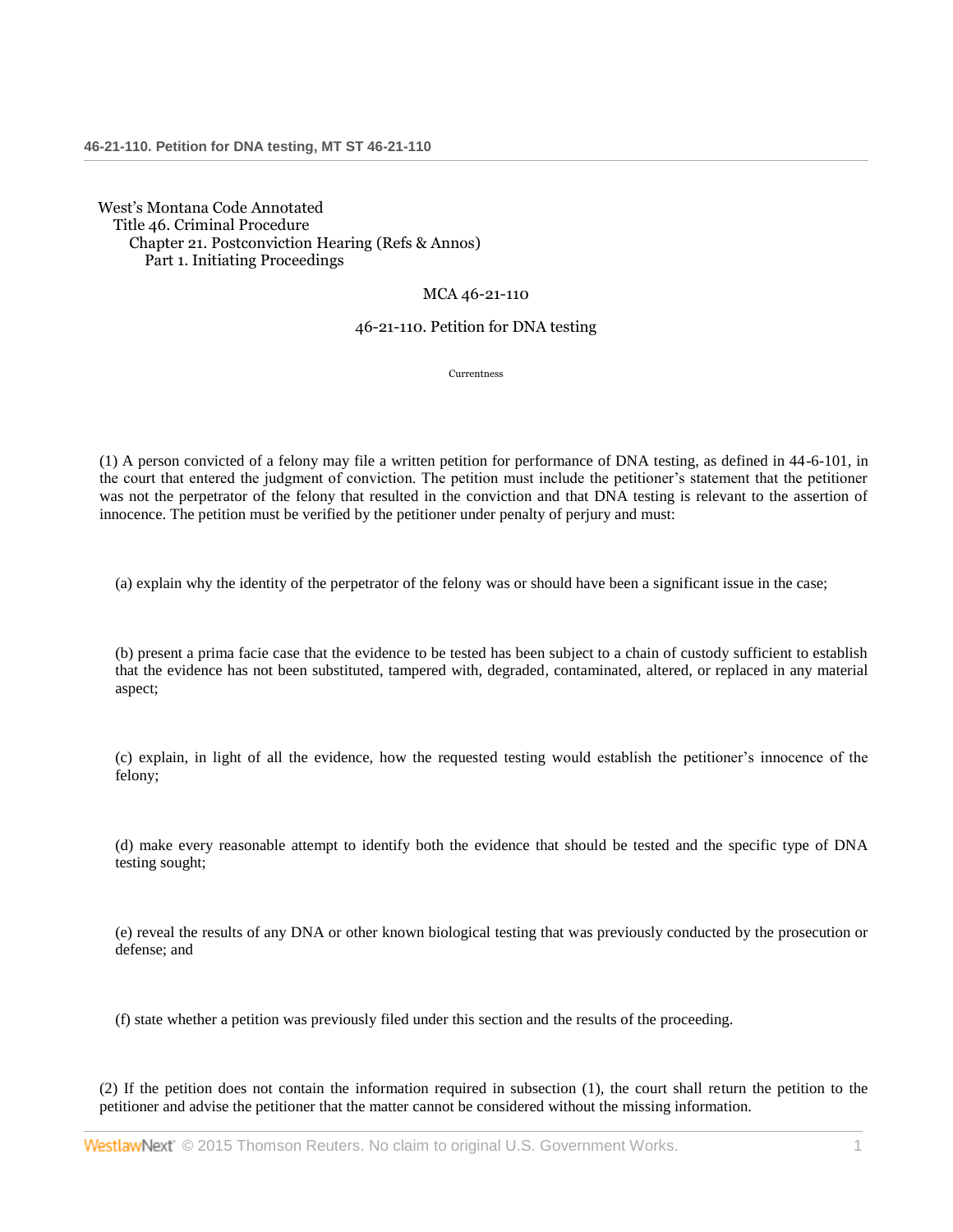(3) If subsection (1) is complied with, the court shall order a copy of the petition to be served on the attorney general, the county attorney of the county of conviction, and, if known, the laboratory or government agency holding the evidence sought to be tested. The court shall order that any responses to the petition must be filed within a reasonable time after the date of service under this subsection.

(4) The court may order a hearing on the petition. The hearing must be before the judge who conducted the trial, unless the court determines that that judge is unavailable. Upon request of any party, the court may in the interest of justice order the petitioner to be present at the hearing. The court may consider evidence whether or not it was introduced at the trial.

(5) The court shall grant the petition if it determines that the petition is not made for the purpose of delay and that:

(a) the evidence sought to be tested is available and has been subject to a chain of custody sufficient to establish that it has not been substituted, tampered with, degraded, contaminated, altered, or replaced in any material aspect;

(b) the identity of the perpetrator of the felony was or should have been a significant issue in the case;

(c) the petitioner has made a showing that the evidence sought to be tested has a reasonable probability, assuming favorable results, of being material to the question of whether the petitioner was the perpetrator of the felony that resulted in the conviction;

(d) in light of all the evidence, there is a reasonable probability that the petitioner would not have been convicted if favorable results had been obtained through DNA testing at the time of the original prosecution; and

(e) the evidence sought to be tested was not previously tested or was tested previously but another test would provide results that are reasonably more discriminating and probative on the question of whether the petitioner was the perpetrator of the felony that resulted in the conviction or would have a reasonable probability of contradicting the prior test results.

(6) If the court grants the petition, the court shall identify the evidence to be tested. The testing must be conducted by a laboratory mutually agreed upon by the petitioner, the attorney general, and the county attorney of the county of conviction. If the parties cannot agree on a laboratory, the court shall direct a laboratory of the court's choice to conduct the testing. At the request of the attorney general or the county attorney of the county of conviction, the court shall order the evidence submitted to an additional laboratory designated by the requester for additional testing. The court shall impose reasonable conditions on the testing designed to protect the parties' interests in the integrity of the evidence and the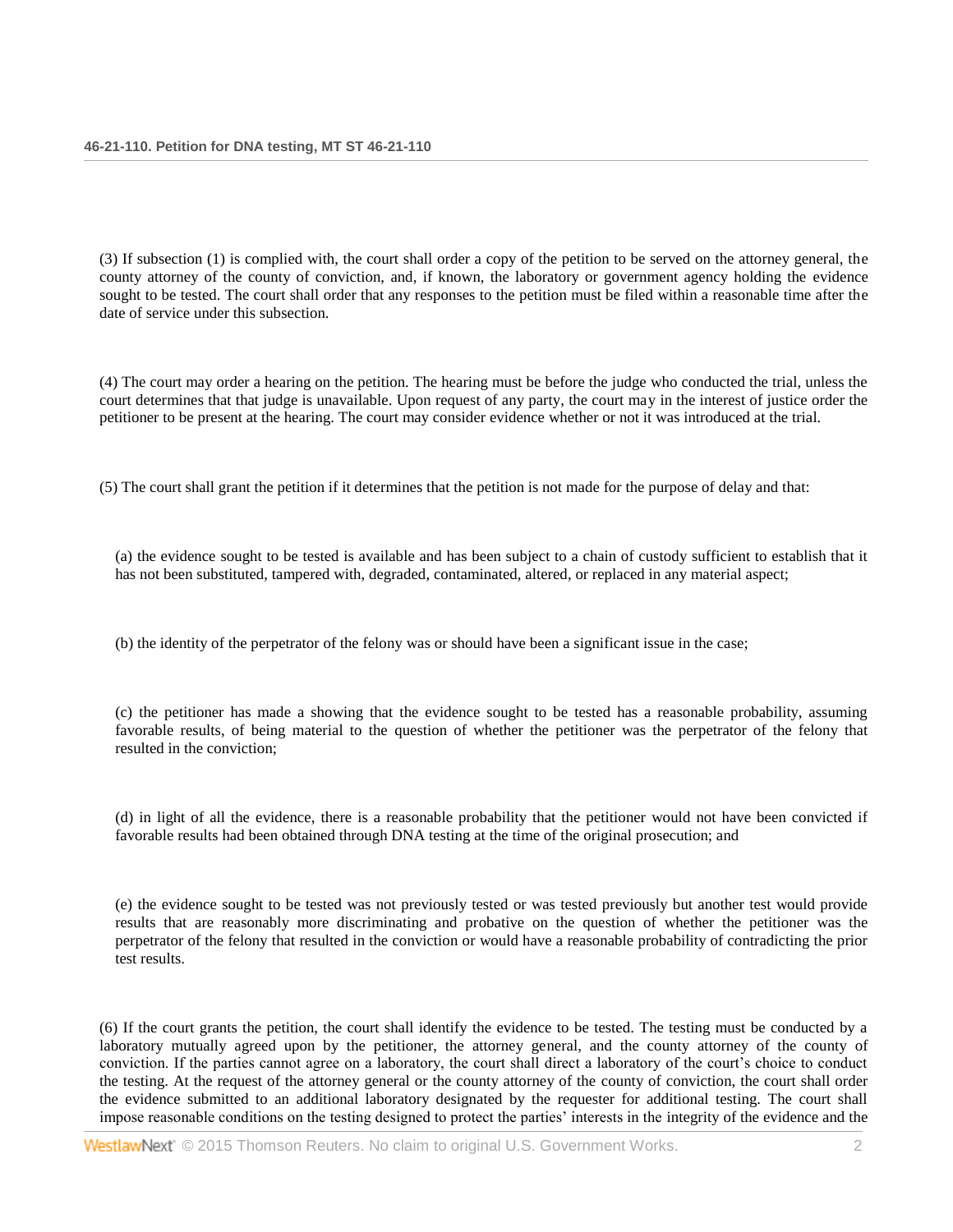testing process.

(7) After a petition has been filed under this section, the court may order:

(a) the state to locate and provide the petitioner with any documents, notes, logs, or reports relating to physical evidence collected in connection with the case or otherwise assist the petitioner in locating biological evidence that the state contends has been lost or destroyed;

(b) the state to take reasonable measures to locate biological evidence that may be in its custody;

(c) the state to assist the petitioner in locating evidence that may be in the custody of a public or private hospital or laboratory or other facility; and

(d) the production of original documents from the laboratory showing the results of any analysis conducted on any items or biological material collected as evidence from the time the evidence was received to the time of disposition. This includes but is not limited to the underlying data and laboratory notes prepared in connection with DNA tests, presumptive tests for the presence of biological material, serological tests, and analysis for trace evidence. All items from the requested case file must be made available to the petitioner, including digital files and photographs.

(8) The provisions of subsection (7) do not limit a court from ordering the production of any other relevant evidence.

(9) Testing ordered by the court must be conducted as soon as practicable, and if the court finds that a gross miscarriage of justice would otherwise occur and that it is necessary in the interests of justice to give priority to the DNA testing, the court shall order a laboratory, if located in this state, to give the testing priority over any other pending casework of the laboratory.

(10) The test results must be fully disclosed to the parties.

(11) If the test results are inconclusive, the court may order further appropriate testing or terminate the proceeding. If the test results inculpate the petitioner, the court shall:

## (a) notify the board of pardons and parole;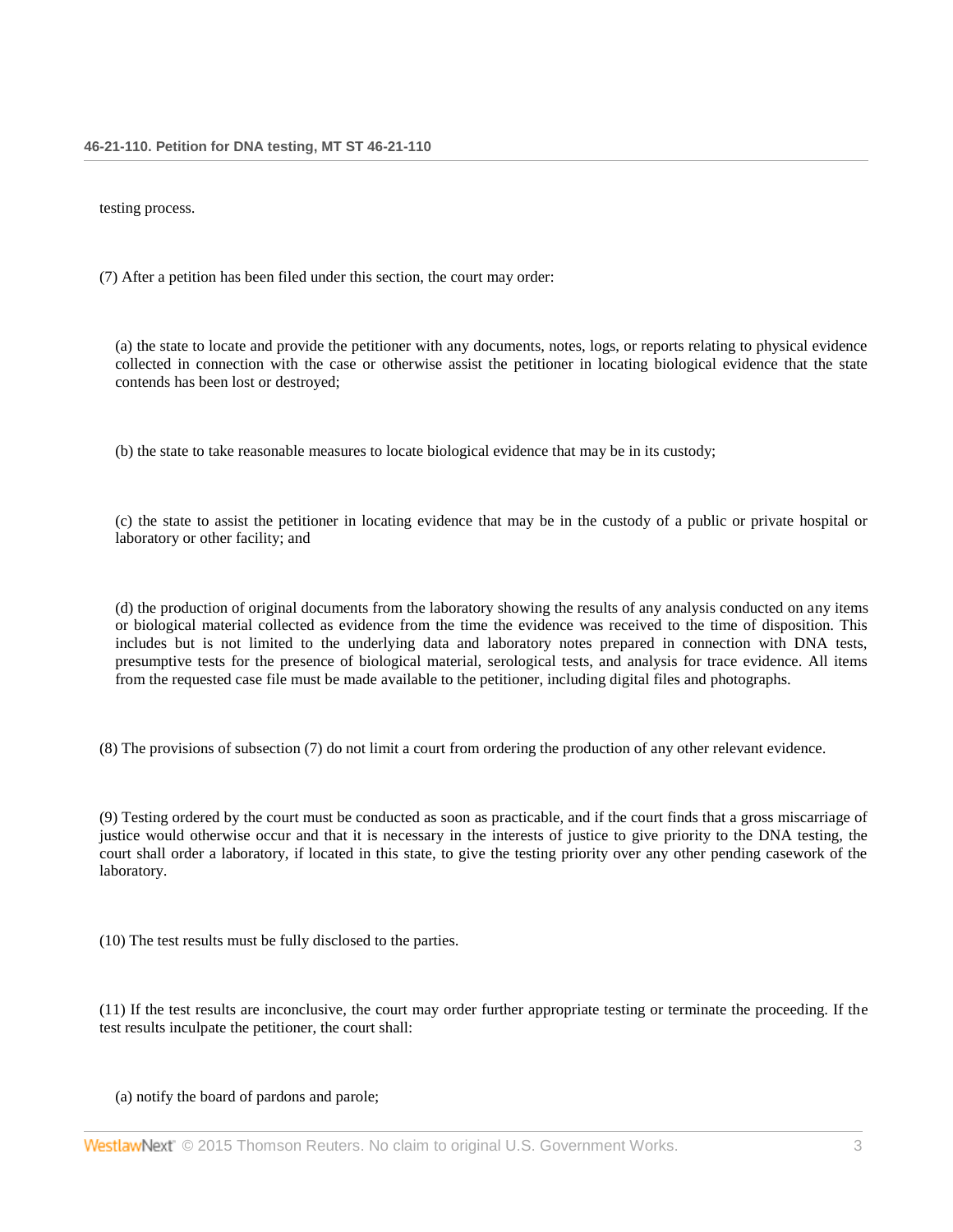(b) order the petitioner's test sample to be included in the DNA identification index established under 44-6-102 and the federal combined DNA index system (CODIS) offender database;

(c) notify any victim and the family of the victim that the test results were not favorable to the petitioner; and

(d) terminate the proceeding.

(12) If the test results are favorable to the petitioner, the court shall order a hearing to determine whether there is a reasonable probability that a different outcome at trial could have been reached and after the hearing shall make appropriate orders to serve the interests of justice, including an order that:

(a) vacates and sets aside the judgment;

(b) discharges the defendant if the defendant is in custody; or

(c) resentences the defendant.

(13) The court may order a DNA profile to be submitted to the DNA identification index established under 44-6-102 and the federal combined DNA index system (CODIS) offender database to determine whether it matches a DNA profile of a known individual or a DNA profile from an unsolved crime. The DNA profile may be obtained from probative biological material from crime scene evidence.

(14) The court shall order a petitioner who is able to do so to pay the costs of testing. If the petitioner is unable to pay, the court shall order the state to pay the costs of testing. The court shall order additional testing requested by the attorney general or the county attorney of the county of conviction to be paid for by the state.

(15) The remedy provided by this section is in addition to any remedy available under part 1 of this chapter.

(16) When a motion is filed to vacate a conviction based on DNA results that are favorable to the petitioner, the state may provide victim services to the victim of the crime that is being reinvestigated during the reinvestigation, during the court proceedings, and, upon consultation with the victim or a victim advocate, after final adjudication of the case.